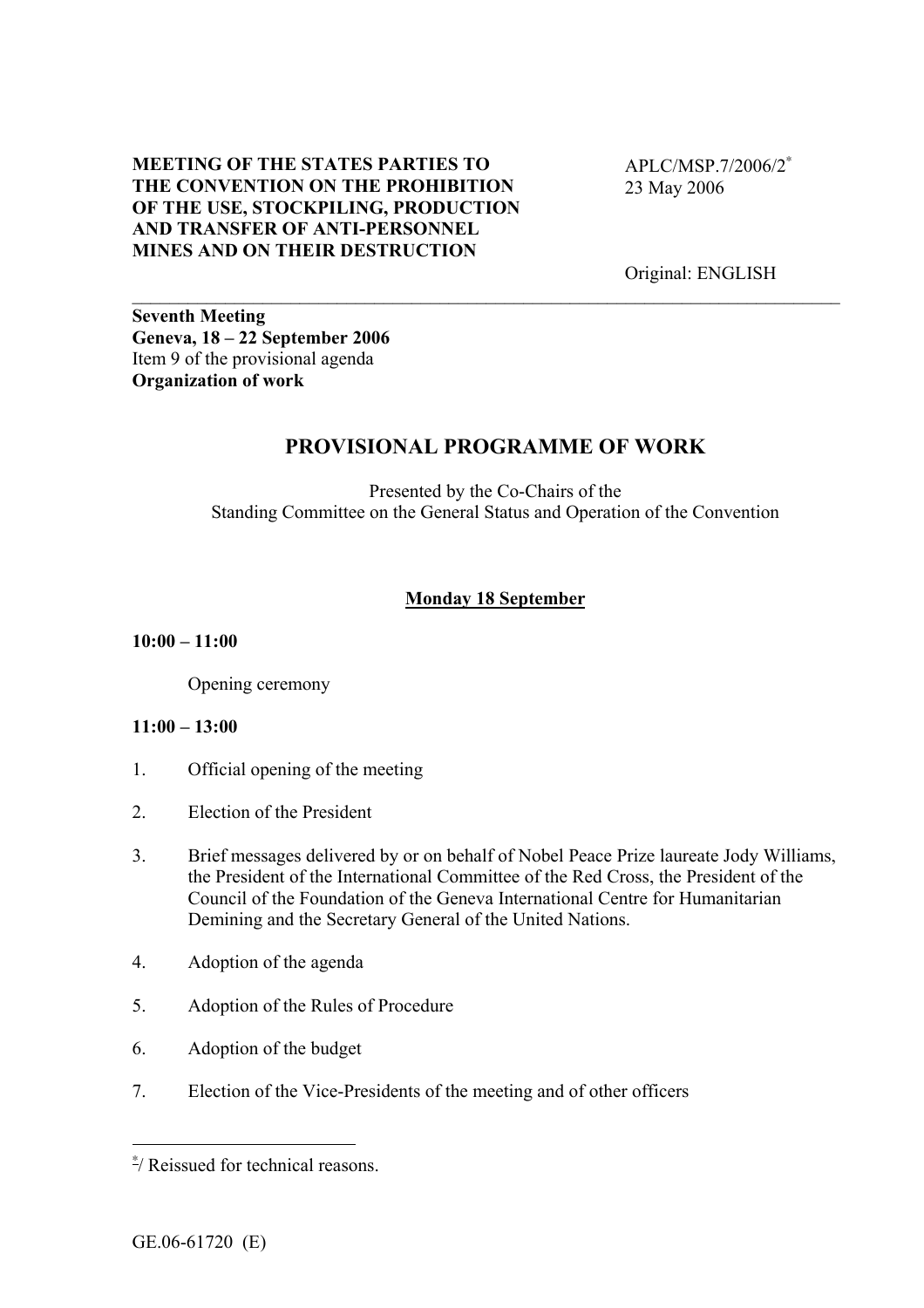- 8. Confirmation of the Secretary-General of the Meeting
- 9. Organization of work
- 10. General exchange of views<sup>1</sup>

### **15:00 – 18:00**

10. General exchange of views (continued)

## **Tuesday 19 September**

### **10:00 – 13:00**

- 11. Consideration of the general status and operation of the Convention
	- (a) Clearing mined areas

### **15:00 – 18:00**

- 11. Consideration of the general status and operation of the Convention (continued)
	- (a) Clearing mined areas
	- (b) Assisting the victims

# **Wednesday 20 September**

### **10:00 – 13:00**

- 11. Consideration of the general status and operation of the Convention (continued)
	- (b) Assisting the victims

### **15:00 – 18:00**

 $\overline{a}$ 

12. Informal discussions on matters concerning the implementation of Article 5

<span id="page-1-0"></span><sup>&</sup>lt;sup>1</sup> States Parties and observers are encouraged to refrain from making general statements but rather provide updates on implementation on thematic matters indicated in agenda item 11. In addition, if they wish, delegations can distribute written statements rather than deliver oral statements.